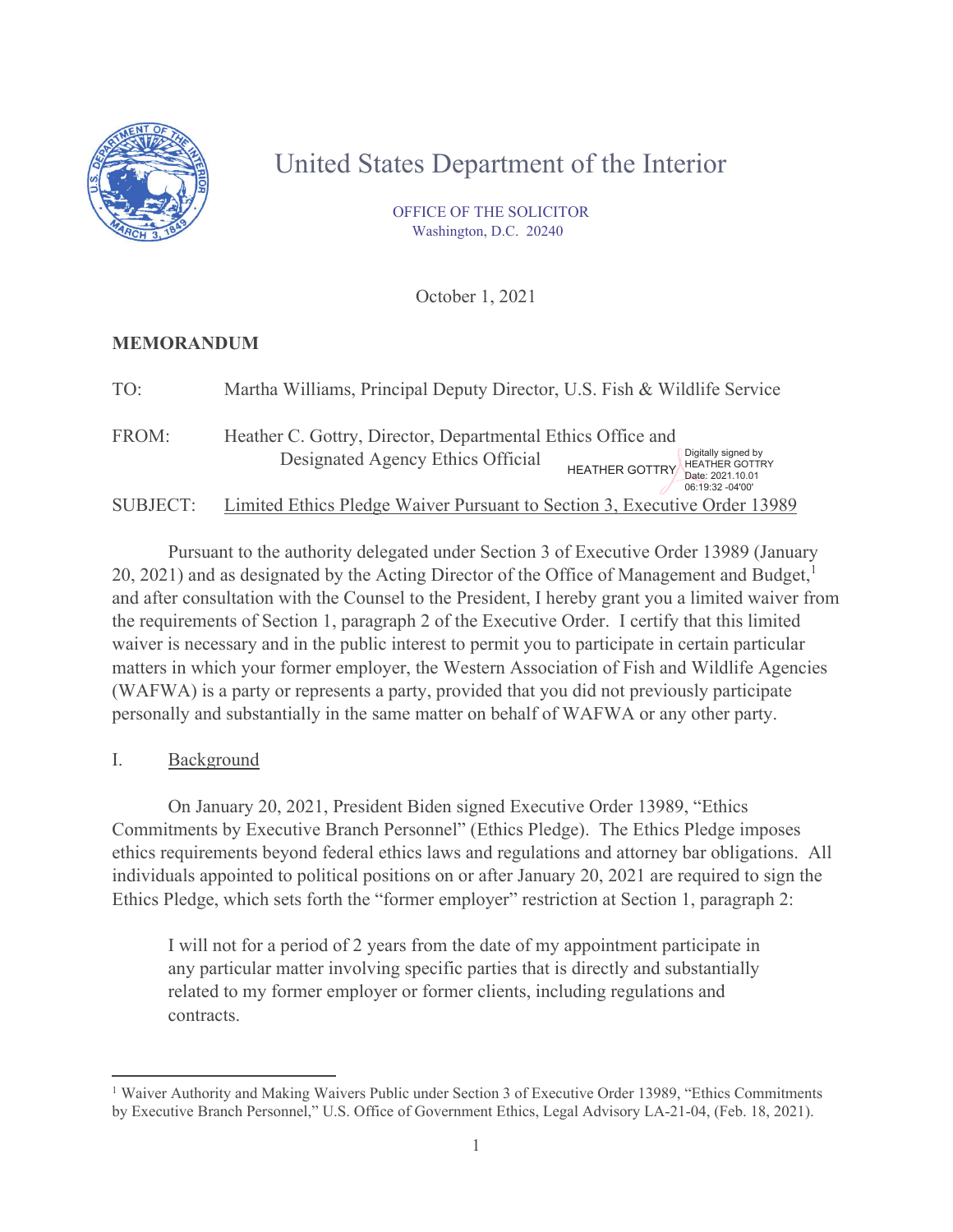With the approval of the White House, the Acting Director of the Office of Management and Budget (OMB) has delegated to each executive branch Designated Agency Ethics Official the authority to exercise Section 3 waiver authority after consultation with the Counsel to the President.<sup>2</sup> Such waivers from the restrictions contained in Section 1, paragraph 2 may be granted upon certification either that the literal application of the restriction is inconsistent with the purpose of the restriction or that it is in the public interest to grant the waiver.

# II. Your Prior Position with WAFWA and Current Position at the U.S. Fish and Wildlife Service

You entered federal service on January 20, 2021 as Senior Advisor to the Secretary, U.S. Department of the Interior (DOI or Department), and currently serve as Principal Deputy Director for the U.S. Fish and Wildlife Service (FWS) and signed the Ethics Pledge on January 25, 2021. Prior to joining the Biden Administration, you most recently served as the Director of the Montana Department of Fish, Wildlife and Parks from 2017 to 2020. There, you led the Department and embraced the diversity of Montana's natural resources and outdoor recreational values and also incorporated public expectations and values into the agency's direction. In addition, from July 2020 until January 2021, you served on the WAFWA Executive Committee as Vice President. You have noted that you served in the role of Vice President of WAFWA for a short period of time and have confirmed that you did not make financial or substantive policy decisions during your tenure.

WAFWA is a 501(c)(4) non-profit organization consisting of 24 states and Canadian provinces with the mission of supporting sound resource management and building partnerships to conserve wildlife. The WAFWA Constitution and Bylaws provide that the President and Vice President are considered officers and are elected each year during the annual meeting. Additionally, the Constitution and Bylaws state that the WAFWA Executive Committee is composed of the President, Vice President, Chair of the Budget, Finance, and Compliance Committee, and four other at-large members appointed by the President. Further, WAFWA's Executive Committee is responsible for business matters, to include: making interim decisions for WAFWA; considering petitions for technical committees, workshops and other regional coordination efforts within the domain of WAFWA; setting registration fees for the annual conference; reviewing and approving ideas, recommendations and decisions of other committees as appropriate; and overseeing all contracts.

As defined in E.O. 13989, a former employer is any person or entity for whom you have, within two years prior to your appointment, served as an employee, officer, director, trustee, or general partner.<sup>3</sup> You served as an officer of WAFWA via your Vice President position and

<sup>2</sup> *See* OGE Legal Advisory, LA-21-04 (Feb. 18, 2021).

<sup>&</sup>lt;sup>3</sup> OGE has advised that the definition of former employer includes non-profit organizations, as well as those in which an appointee served without compensation. The definition of former employer does not include purely honorific positions or unpaid positions as a member of an advisory board or committee of a non-profit organization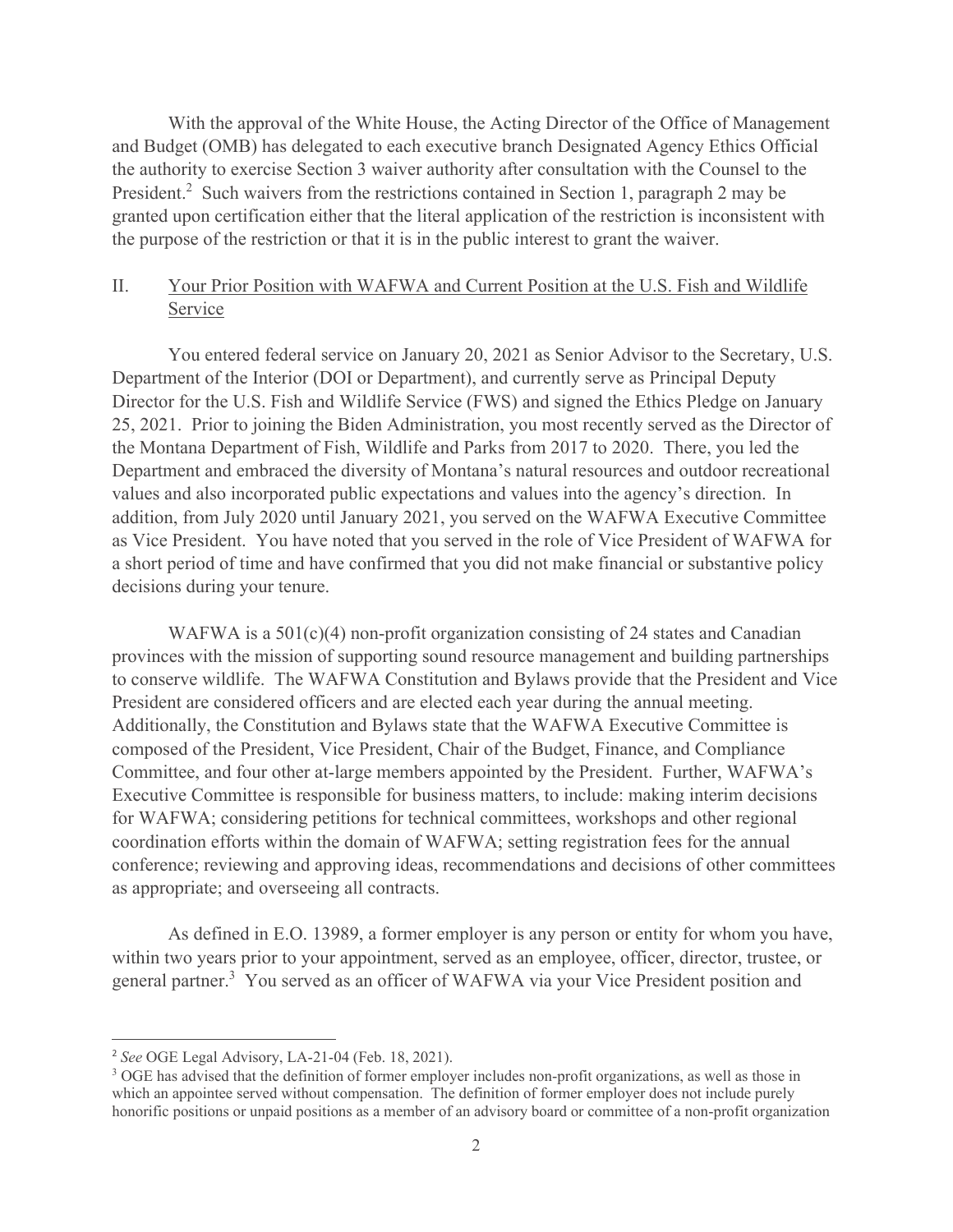based on your responsibilities as outlined by WAFWA's Constitution and Bylaws, your Vice President position involved fiduciary duties to WAFWA. Based on this information, the DEO has determined that WAFWA is a former employer for the purposes of the Ethics Pledge.

As the DEO determined that WAFWA is properly considered your former employer for purposes of the Ethics Pledge, ethics officials have advised you that you are required to recuse and not participate in certain particular matters involving specific parties that is directly and substantially related to WAFWA. You have confirmed that you sought guidance and recused, whenever appropriate, from participating in official actions affecting WAFWA from the date of your appointment. Absent a waiver of the applicable Ethics Pledge restrictions, you will continue to be restricted from participating in any particular matter involving specific parties, including a meeting or other communication, that is directly and substantially related to WAFWA.

As FWS Principal Deputy Director, your duties and responsibilities include advising senior leadership, including the Secretary and Deputy Secretary, and providing essential administration and expertise with regard to FWS programs and operations. As FWS Principal Deputy Director, your participation in the review and direction of substantive policy and programmatic matters is critical to the effectiveness of the FWS mission. You are currently the most senior DOI official serving within the FWS.

You confirmed that from January 20, 2021 to the present, you have properly recused yourself from all particular matters related to WAFWA in compliance with applicable ethics laws and regulations and sought guidance from the DEO. At the present time, however, your recusal is no longer manageable and there is a critical need for your unique qualifications and participation in matters involving WAFWA.

## III. It is in the Public Interest to Grant a Limited Waiver of Ethics Pledge Paragraph 2 Restrictions Applicable to WAFWA

The FWS requires your engagement with WAFWA, particularly as related to special circumstances related to the environment. You and senior FWS career staff have indicated that a significant number of pending FWS matters involve and/or are related to WAFWA as that organization represents the interests of 24 states. Although other FWS employees currently serve in senior leadership roles within the agency, certain matters involving WAFWA either can only be approved by, or are only appropriate to be handled by, the most senior official within FWS. Additionally, your current WAFWA recusal has impaired the ability of FWS to interact with WAFWA as an important stakeholder and partner. Finally, the recusal has limited the ability of the FWS to engage with WAFWA leadership in nationally significant matters that require consensus building in order to advance Administration priorities related to resource conservation and management.

unless the position involved fiduciary duties of the kind exercised by officer, directors, or trustees. Ethics Pledge: Revolving Door Ban--All Appointees Entering Government, OGE DO-09-011 (March 26, 2009) (emphasis added).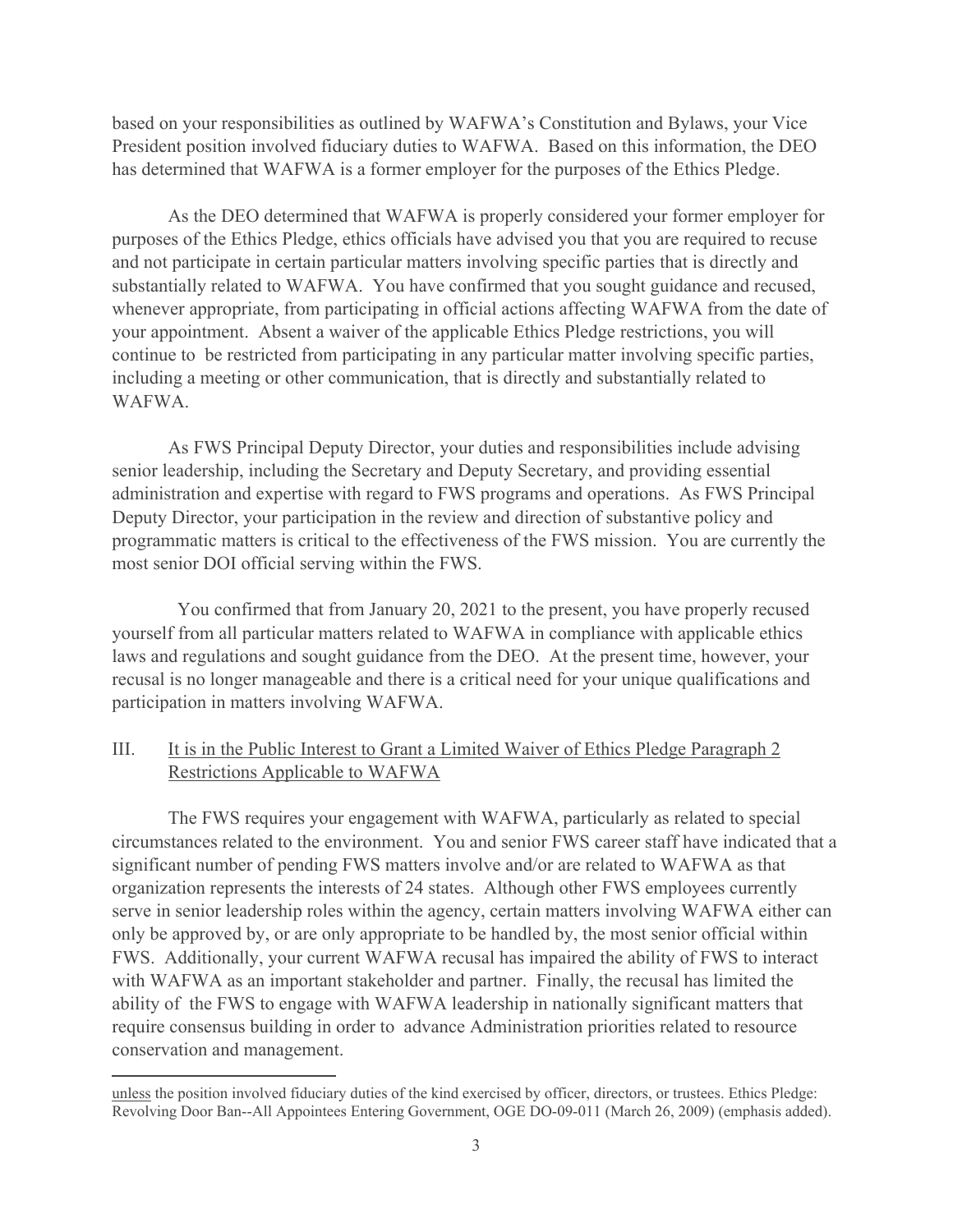You are uniquely qualified to meet the government's needs and to engage with WAFWA. In addition to your above-referenced position role as the Director of the Montana Department of Fish, Wildlife and Parks, you were previously an Assistant Professor of Law at the Blewett School of Law at the University of Montana in Missoula, Montana, co-directed the university's Land Use and Natural Resources Clinic, and co-supervised the Public Land and Resources Law Review and the Environmental Law Group. You also previously served DOI as Deputy Solicitor for Parks and Wildlife for two years, providing counsel to the National Park Service and the Fish and Wildlife Service.

You have also previously served as agency legal counsel for the Montana Department of Fish, Wildlife & Parks, where you advised and represented the department on real estate transactions, Endangered Species Act policy and litigation, and on state and national environmental policy acts. During your tenure, you also taught continuing legal education classes on real property law and on public participation in government. You formerly served on the Boards of Directors for the National Conservation Leadership Institute and the Archie Bray Foundation and on the Advisory Board for the Franke School of Forestry and Conservation at the University of Montana.

As described above, your prior position was that of an officer with WAFWA, a nonprofit organization. You were requested by WAFWA to serve in this role, in part, because of your position with the Montana Department of Fish, Wildlife and Parks. You held an officer position with WAFWA, and were responsible for decisions to advance the WAFWA mission of representing 24 states and Canadian provinces, as well as supporting sound resource management, and building partnerships to conserve wildlife

Finally, the purposes of the Ethics Pledge restriction with respect to your former position with WAFWA may be satisfied through the limitations contained in this limited waiver. Particularly the limitations that you will continue to recuse from participating in any particular matter in which you participated in while at WAFWA, within two years before the date of your appointment.

Continuing your ongoing recusal with WAFWA would result in substantial limitations in your ability to perform the essential duties of your position and would significantly and negatively impact important FWS mission areas. Therefore, we have determined that it is within the public interest to grant a limited waiver for Ethics Pledge restrictions related to WAFWA. Absent this limited waiver, you would be required to continue to recuse yourself from participating in matters involving WAFWA which would impair your ability to perform the essential responsibilities of your official position to advance Administration priorities with respect to the environment. Further, FWS would be deprived of your particular credentials and expertise, for which a critical need exists within the agency.